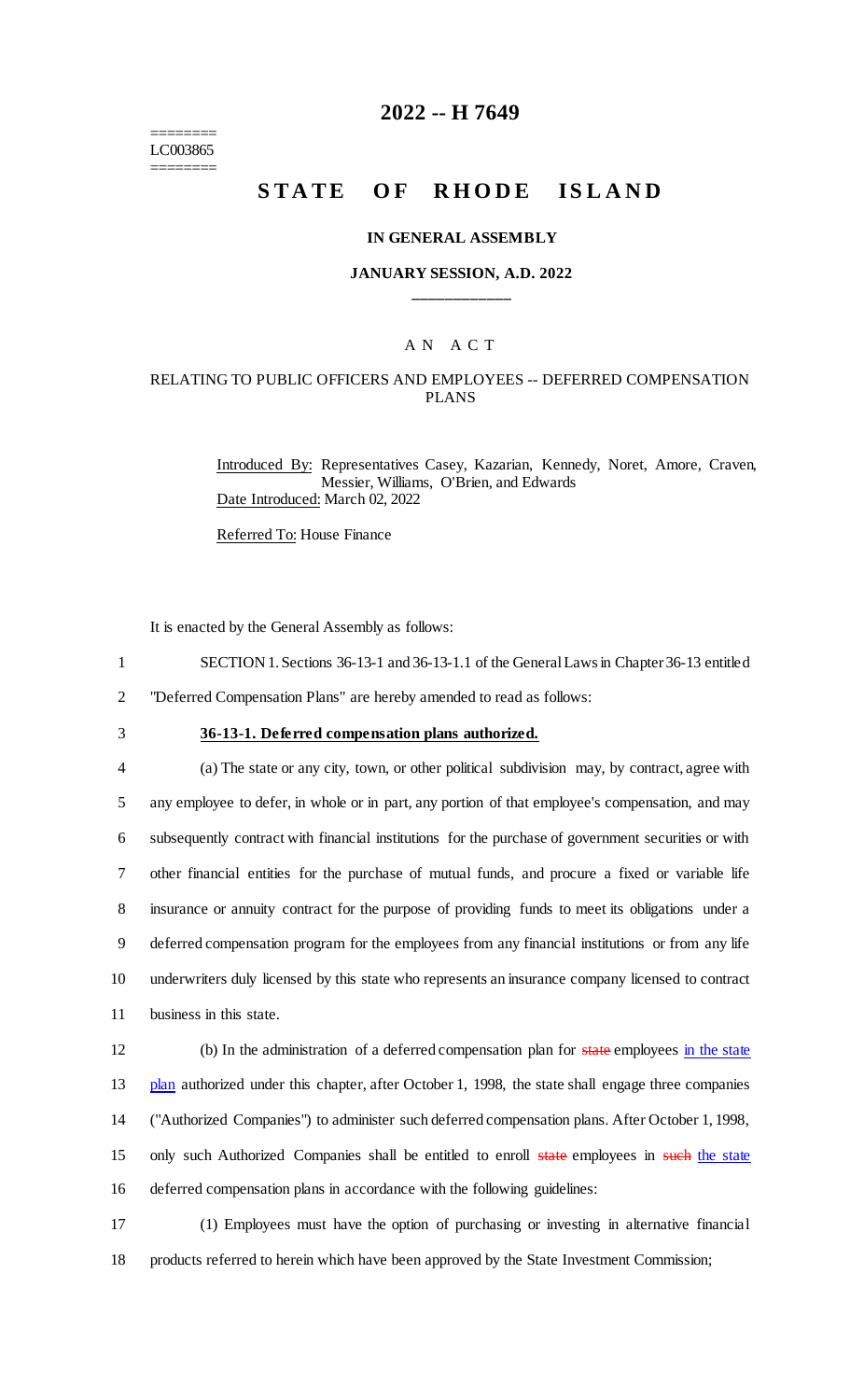- (2) The alternative financial products shall include, without limitation, a variable product
- and a fixed product;
- 

(3) The Authorized Companies (or an entity related thereto) must:

(i) Be selected in accordance with the provisions of this chapter,

 (ii) Covenant that all employees covered under any plan authorized under this chapter shall, at all times, be granted the unfettered right to cancel, change, liquidate, amend or interchange any investment contract or product purchased in any such plan without such employees incurring a financial penalty or fee of any kind or nature imposed by contract, and

(iii) Be granted equal access to all eligible employees;

 (4) Procedures shall be established to ensure that personalized information regarding employees shall not be provided to third parties by the Authorized Companies. "Personalized Information" shall include, without limitation, social security numbers, home addresses, telephone numbers, amounts invested, medical or disability information; and

 (5) The Authorized Companies shall be permitted to offer any financial product referred to herein which shall have been approved by the State Investment Commission. Notwithstanding any other provisions of this section (b), if the department of administration determines that less than three companies are qualified to be engaged as Authorized Companies because of (a) insufficient experience in the administration of deferred compensation plans or (b) a failure to assure adherence to the guidelines set forth herein, the state may engage less than three Authorized Companies.

 (6) If any provision of this section or the application thereof to any person or circumstances is held invalid, that invalidity shall not affect other provisions or applications of the section which can be given effect without the invalid provision or application, and to this end the provisions of this section are declared to be severable.

 (c) Effective January 1, 2023, any participating municipality as defined in § 45-21-2 may 25 elect to offer to its municipal employees the deferred compensation plans offered by the state. The 26 account of any municipal employee who participates in the state deferred compensation plan shall 27 be subject to the same administration, charges, costs, rules, and regulations as are applicable and 28 applied to the accounts of employees in the state deferred compensation plan.

### **36-13-1.1. State investment commission.**

 The state investment commission shall, from time to time, select the financial institutions and/or entities in which the state shall invest the funds under the deferred compensation plan for 32 state employees in the state plan.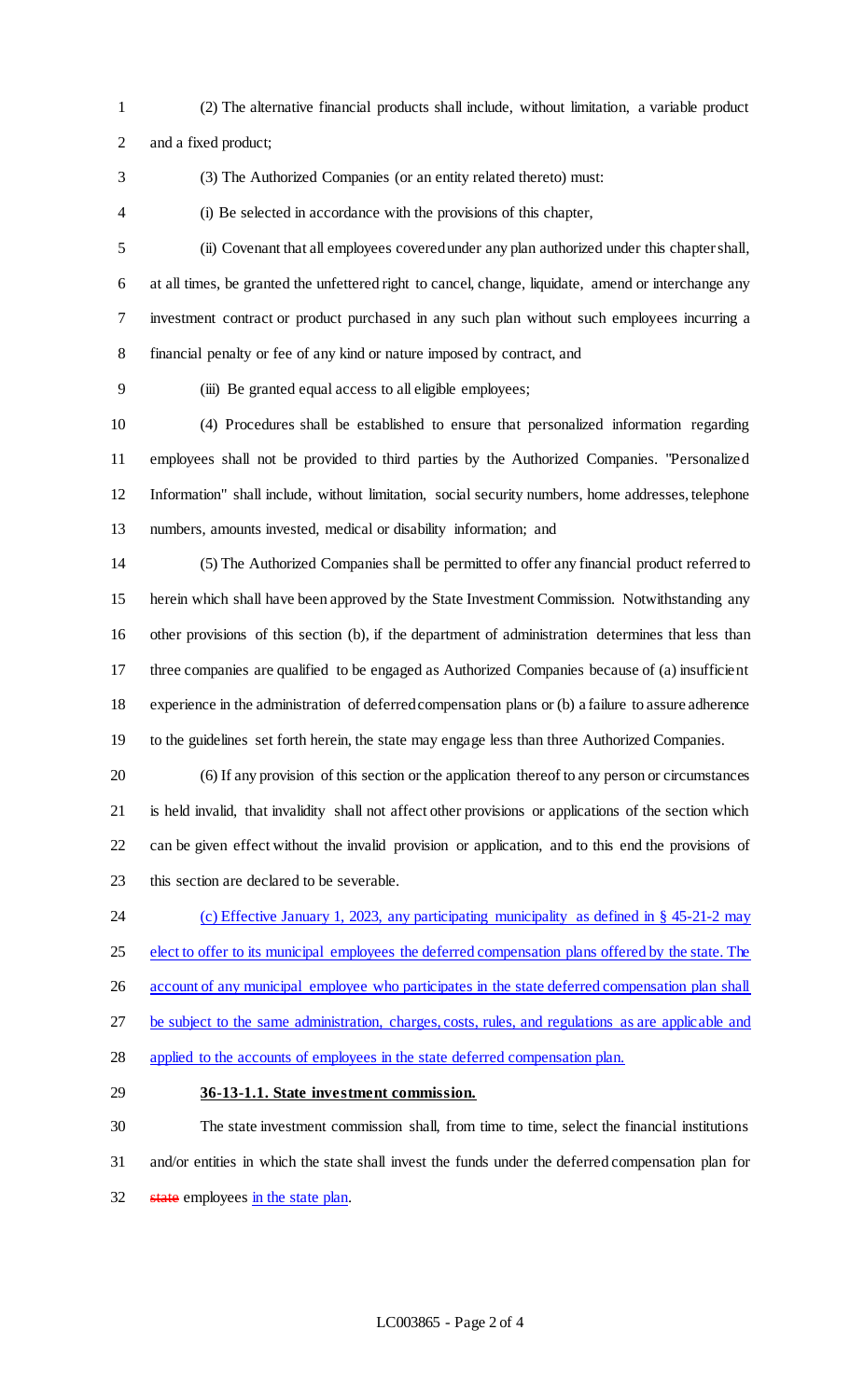======== LC003865 ========